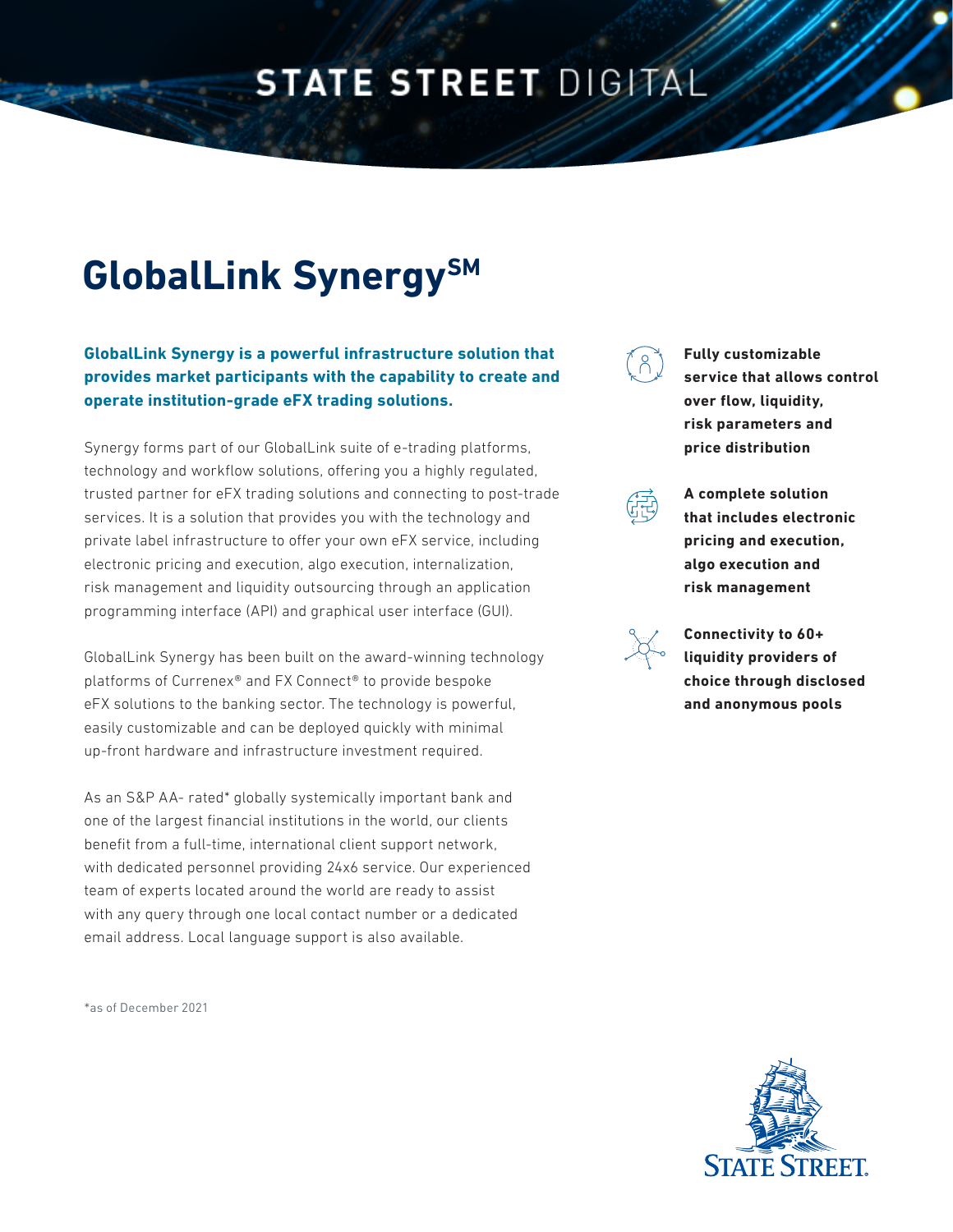# **Product Overview**

The FX market can be a challenging environment for banks to navigate, particularly against a backdrop of strong commercial forces and stricter regulations that demand institutions to ensure best execution. Meanwhile, technological advancements are revolutionizing the way market participants trade.

We aim to help banks to respond to these challenges with a set of FX solutions that help them reach beyond their local currency markets while also remaining competitive. Banks benefit from reduced fixed costs by outsourcing control, support, reporting, surveillance and access to the GlobalLink Synergy offering.

At the same time, our platform provides them with connectivity to broad pools of liquidity, with a choice of disclosed and anonymous pools. Liquidity can be customized across multiple providers and products to achieve the desired pricing in a portfolio.

### **An Advanced Pricing Engine**

Our Intelligent Pricing System technology provides direct access to the global FX market, including multiple liquidity sources, through a rules-based framework to facilitate price construction and distribution to your clients across multiple venues. It offers a flexible and easy-to-use spread configuration that is customizable by customer, time zone and pair. It also enables real-time credit checking that supports gross and net daily settlement, as well as net open position.

**Global Support — leverage our 24-hour integration and technical support teams located around the world.**

### **Private Labeling**

For banks that are seeking to launch their own eFX services for their clients in a cost-effective manner, our distribution capabilities featuring a HTML5 front-end can be tailored to your needs to fully support streaming prices, central limit order book, snap pricing and Request for Quote (RFQ) trading protocols. In addition, we offer the ability to provide your own proprietary algos, research and liquidity through a single interface efficiently reaching your clients in a cost-effective manner.

# **Algo Engine**

You can access a comprehensive suite of algo strategies that allow sell-side users to customize and provide to their end clients. Our algo suite includes time-weighted average price (TWAP) and other more sophisticated participation-based algos. Customized strategies are also available.

# **Access to Internalization Pools**

GlobalLink Synergy can provide you with access to Currenex's robust matching pool that aims to increase efficiency and reduces trading costs. For many market participants, maximizing internalization opportunities means building or buying the technology to do so, but we make this possible through a single offering.

**Based on award-winning technology — GlobalLink Synergy harnesses the power of our Currenex (Best Platform for Hedge Funds in P&L Readers' Choice Awards 2020) and FX Connect (Best Platform for Asset Managers in P&L Readers' Choice Awards 2020) technology.**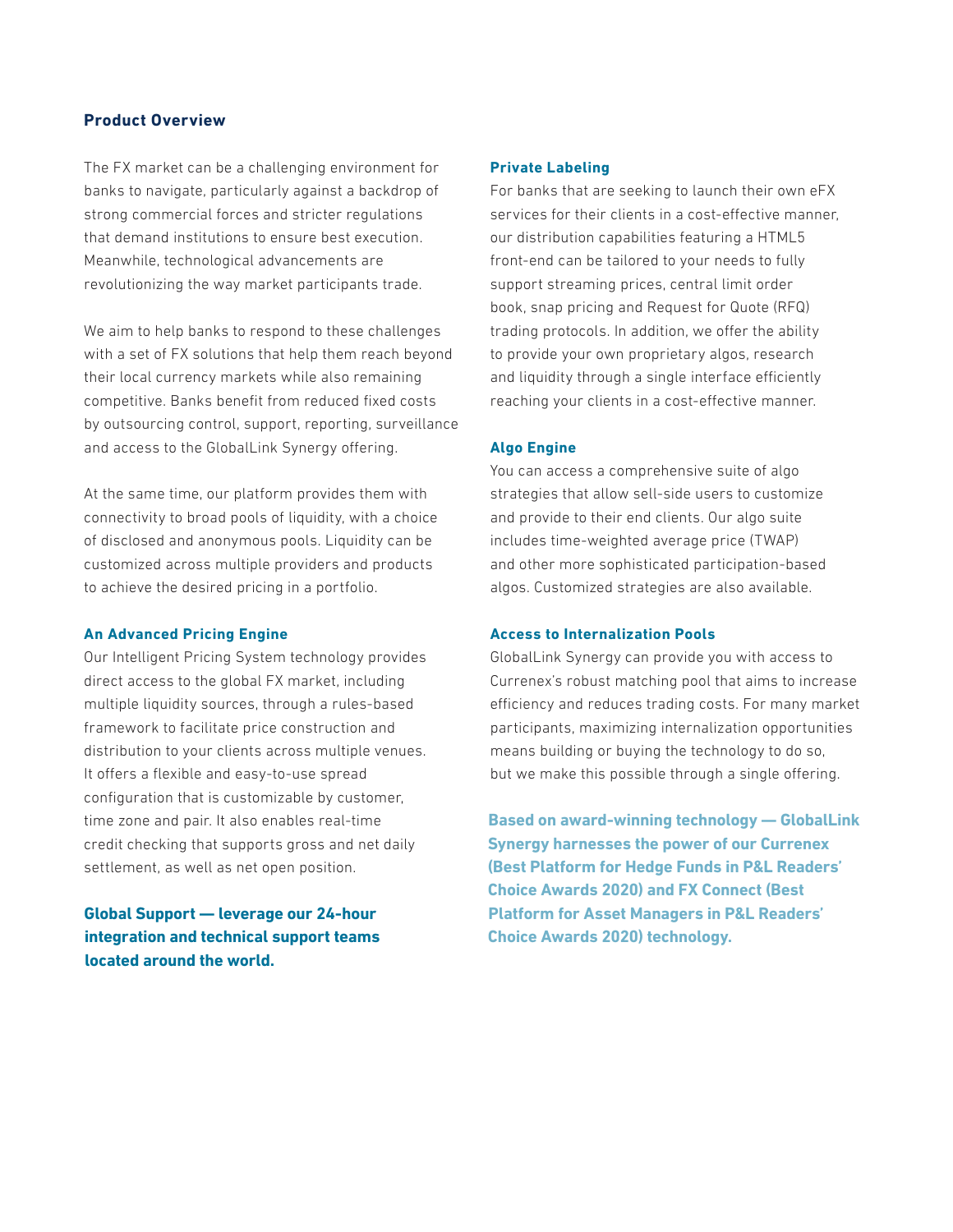# **Case Study:**

### **Challenge.**

Our client is a regional bank that focuses on the market in South Africa, but also services global clients that require FX solutions in other regions of the world. While they already had an in-house solution in place, their operations were growing increasingly sophisticated and their existing technology no longer met their needs. The bank already had a single-dealer platform and pricing engine in place that was sufficient for their requirements, but they lacked a set of algo solutions.

# **Solution.**

The client approached us for our GlobalLink Synergy infrastructure offering to meet its requirement for algo solutions to integrate it into its platform. With our ability to provide private label and customize our products, we worked with the client to integrate our algo solutions into their preferred platform complete with their branding.

Our client chose us because our algos were the most cost-effective solution, they easily integrated into their system as well as the third-party platform and offered the most efficient route to market.